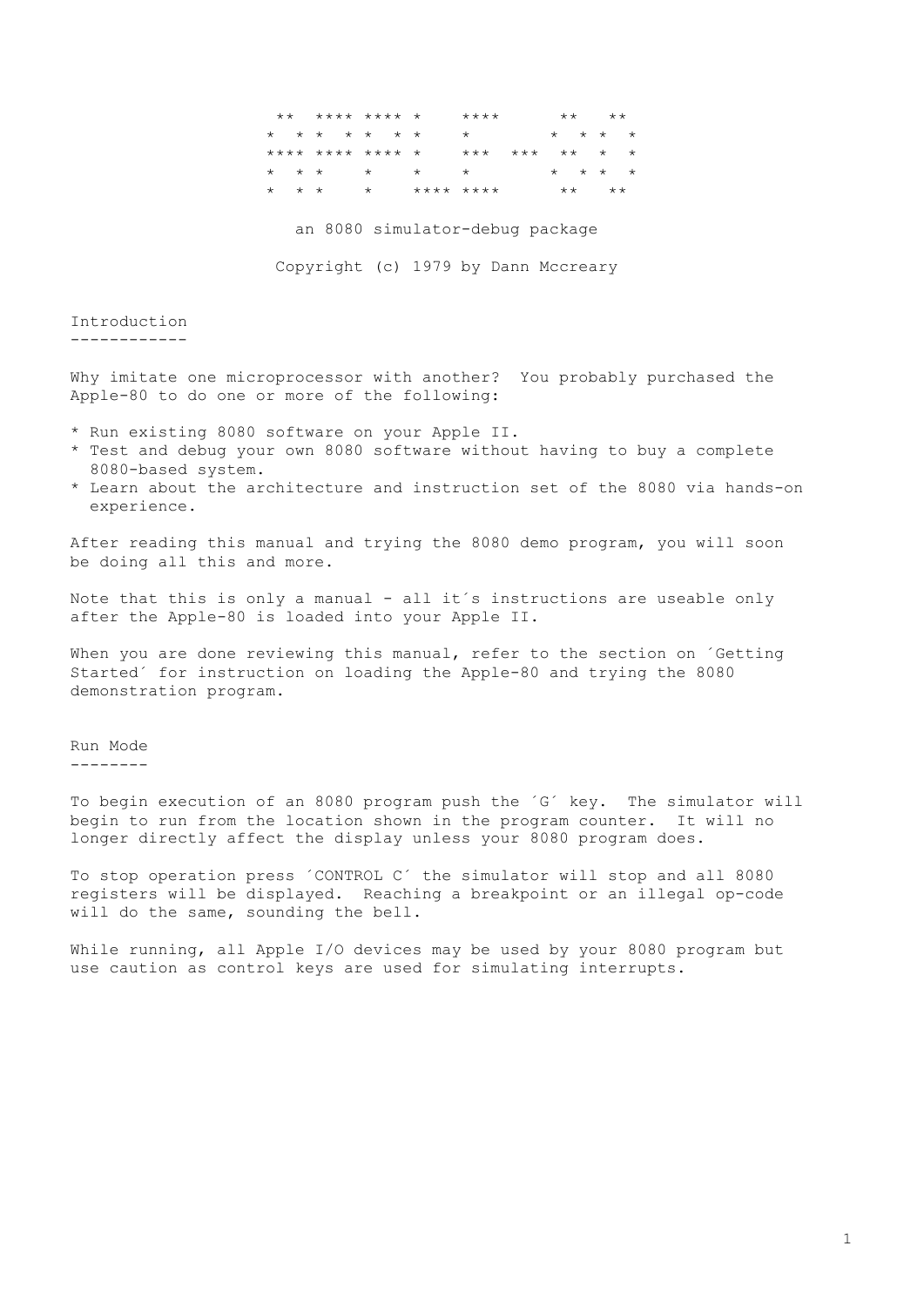Single-Step Mode ----------------

Each time you press the space bar the next 8080 instruction step will be taken. This instruction is displayed to the right of the program counter under the label 'op'. It always shows the next instruction to be executed. executing an illegal op-code will cause the bell to sound.

As each step is taken the program counter and other 8080 registers will be visible changing according to the sequence of your 8080 program. Pushing ´N´ will display the next byte of 8080 program without executing it. Push  $\sim$ step backward in memory.

Trace Mode

----------

Pressing the 'T' key will start the simulator tracing through the 8080 program. After each step the new contents of all registers will be displayed.

The speed of the trace is determined by the setting of paddle 0. Turning paddle 0 one way and another will change the trace speed while the simulator is running.

To stop tracing and return to the single-step mode press ´CONTROL C´. breakpoints will also cause a halt, as will illegal op-codes.

## I/O Ports ---------

The simulator I/O ports are arranged as a table of port addresses starting at C00 hex. Note that the addresses are entered in normal order, i.e., most signifigant byte first. The first entry in the table corresponds to 8080 port 0, the second to 8080 port 1, and so on. Ports 0 - 63 are simple memory-mapped I/O while ports 64 - 127 assume a data-direction register at the port address+1, as in a 6530 PIO.

You may assign any 8080 port to any I/O address in your Apple by using the Apple II monitor to change entries in the I/O table and then re-saving the 8080 simulator on tape.

The Apple-80 I/O ports are currently configured to match the list of Apple I/O devices beginning on page 137 in the Apple II Reference Manual. 8080 port 0 is the Apple keyboard input, port 1 is the keyboard strobe, port 2 is the cassette output, etc.

Output to ports 64 - 127 result in hex FF being written to the port address+1 for proper setting of the associated data direction register. Input from these ports causes hex 00 to be written to the data direction register.

See also the ´Embedded 8080 Code´ section of this manual.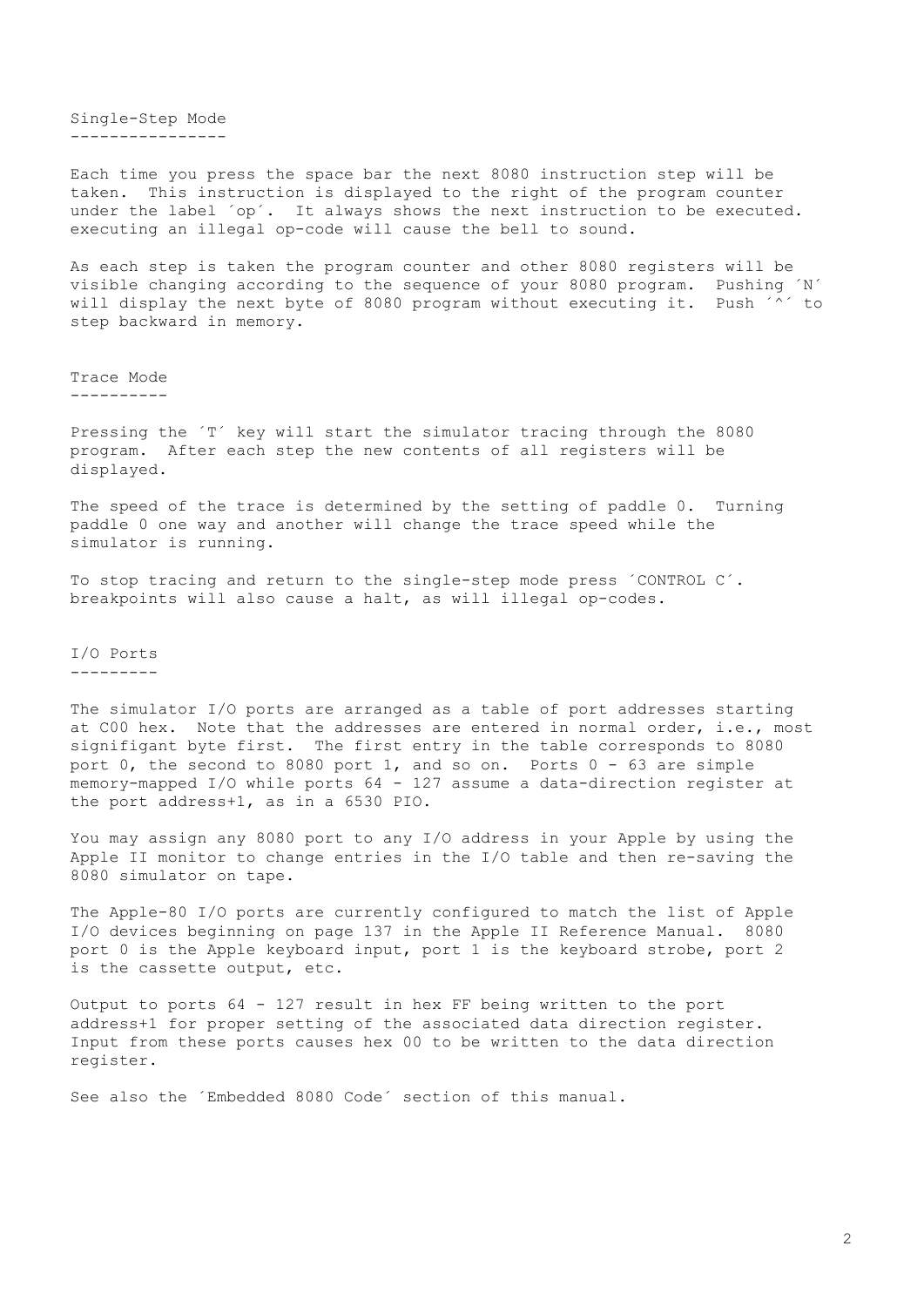Breakpoints -----------

The indicator at the right end of the display, labled 'BK', will show 'Y' or 'N' depending on whether or not any breakpoints are set.

To set or change breakpoints type ´B´. Type in up to 8 addresses and finish with a carriage return. When the simulator's program counter matches any breakpoint address while in the trace or run mode, a return to the single-step mode will be forced, halting the simulator and displaying all registers. By positioning the cursor appropriately and entering a carriage return you may delete one or more breakpoints.

Interrupts ----------

The listed control keys will generate the corresponding interrupts:

CONTROL  $P = RST$  0 CONTROL  $Q = RST$ CONTROL  $R = RST$  2 CONTROL  $S = RST$ CONTROL  $T = RST$  4 CONTROL  $U = RST$ CONTROL  $V = RST$  6 CONTROL  $W = RST$ 

Note that ´CONTROL U´ is identical to the ´back arrow´ key. If you plan to use the Apple II keyboard from your 8080 program be sure to put in at least a return (C9) at 1028 hex.

All RST instructions are vectored to addresses in page 10 hex rather than addresses in page 00 hex.

Restart Addresses -----------------

RST 0 = 1000 hex RST 1 = 1008 hex RST 2 = 1010 hex RST 3 = 1018 hex RST 4 = 1020 hex RST 5 = 1028 hex RST 6 = 1030 hex RST 7 = 1038 hex

To avoid conflicts with the keyboard strobe, interrupts are debounced by requiring a different key (interrupt or otherwise) to be pressed between repetitions of the same interrupt.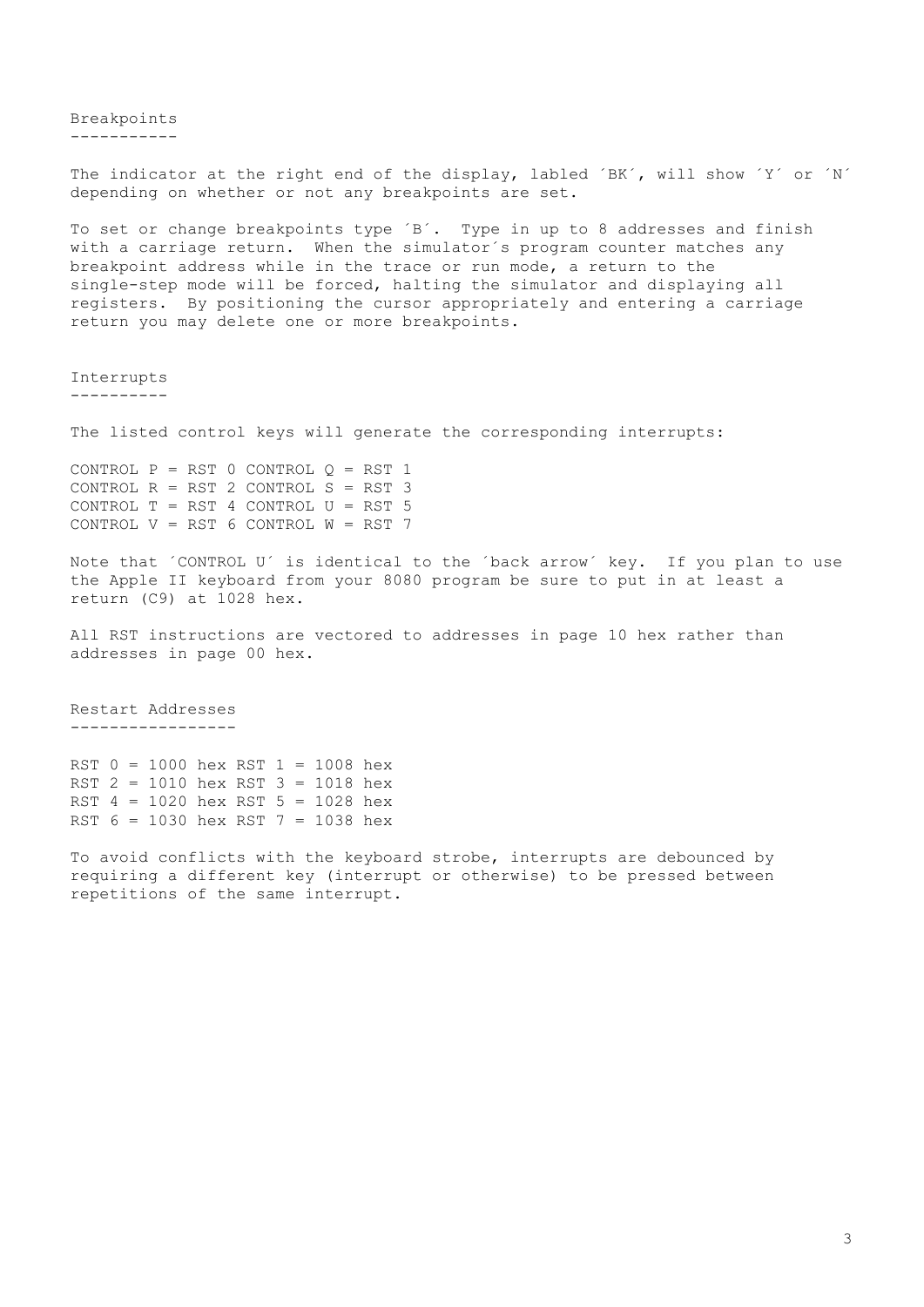Calling 6502 Subroutines ------------------------

The 8080 simulator ´borrows´ one of the 8080´s unimplemented op-codes for use as a call to 6502 subroutines. The op-code is cb hex and the format is ´CB XXXX´, where ´XXXX´ is the address of the 6502 subroutine with it´s least signifigant byte first. The only register passed between the 8080 and the 6502 subroutine is the accumulator.

If other registers must be passed to or from the 6502, write appropriate machine language headers and trailers to transfer the desired registers. See the demo program listing for examples.

Register Modification ---------------------

Pressing ´R´ will cause a cursor to appear in the row of 8080 registers. Use the keyboard arrows to tab to the register you wish to modify, type in your new hex data and enter a carriage return. the internal 8080 registers will be updated per your input.

In order to modify your 8080 program it is necessary to return to the Apple-II monitor. For details, refer to the ´Using the Apple Monitor´ section of this manual.

The 'INTE' register can be changed only by your 8080 program.

Memory Usage ------------

The 8080 simulator is a machine language program which interprets 8080 object code. In order to do this it must be co-resident in memory with an 8080 program. The simulator and associated tables occupies hex addresses 800 to FFF and it uses zero page addresses 0 to 1F. This precludes the use of the ´Sweet 16´ interpreter and the secondary lo-res display page.

8080 program workspace begins at 1000 hex. Care must be taken to avoid accidentally modifying with your 8080 program any memory used by the simulator.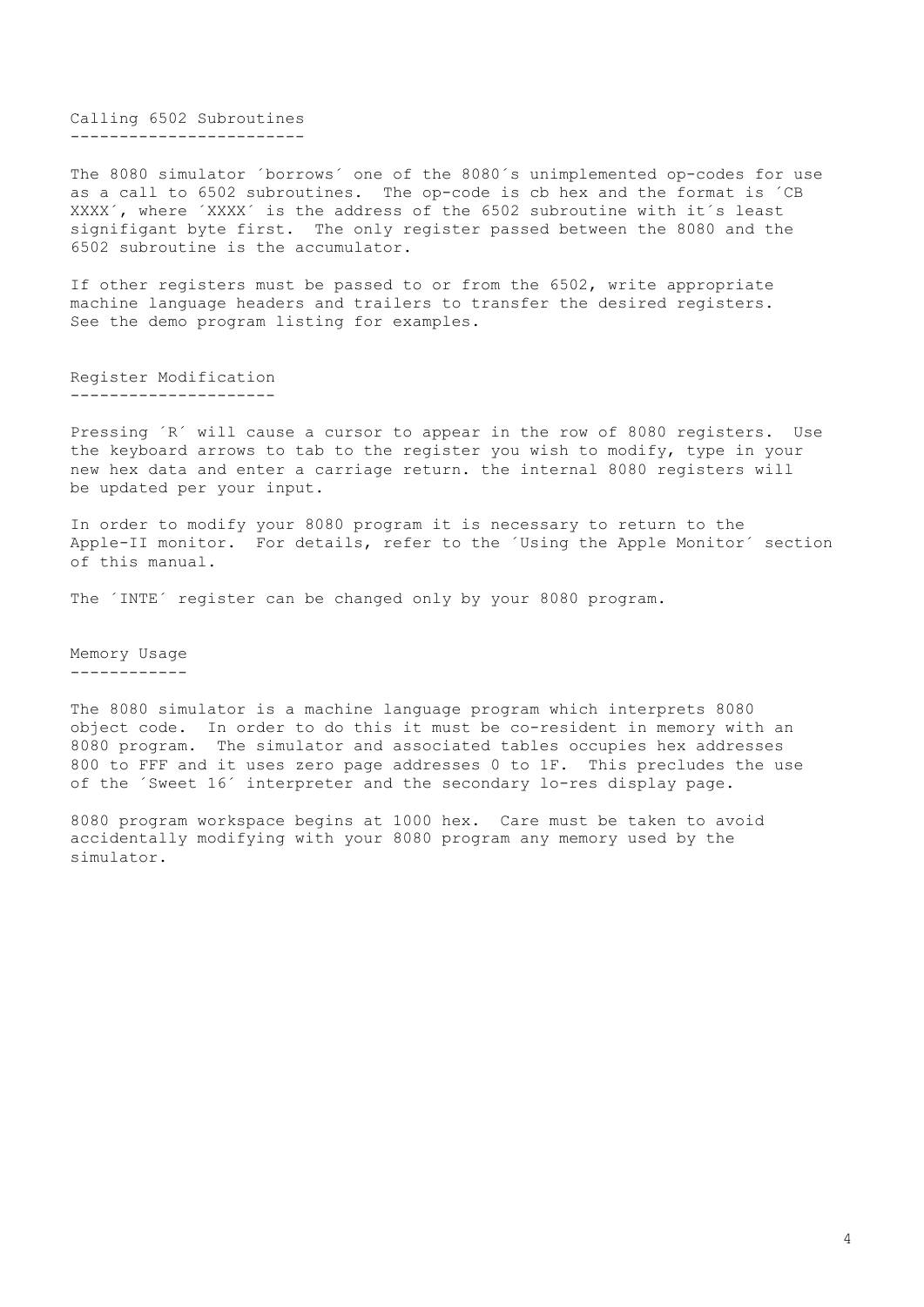Using the Apple Monitor -----------------------

The Apple II monitor works hand in hand with the 8080 simulator. It must be used to enter 8080 object code into memory and to save it on tape for later use.

When you wish to enter an 8080 program into memory or modify an existing one simply press ´M´ to return to the Apple monitor. Use standard monitor commands (refer to your Apple II manual for details) to load, save or modify your 8080 program. To return to the simulator with registers as they were type ´CONTROL Y'. For a cold start (i.e., PC and INTE RESET, breaKpoints cleared) type ´800G´.

Command Summary ---------------

´SPACE´ executes the next instruction.

´N´ advances the program counter.

´^´ decrements the program counter.

´B´ allows breakpoints to be entered.

´R´ allows register modification.

´T´ enters the trace mode. ´CONTROL C´ halts the trace.

´G´ for ´GO´ starts the run mode. ´CONTROL C´ halts the simulator run.

´CONTROLS P-W´ result in interrupts.

Getting Started ---------------

The next program on this tape is the object code of the Apple-80. It is a machine-language program. Load it by pressing ´RESET´, typing the command ´800.1100R´ and starting the tape. This also loads the 8080 demo program.

When the tape is loaded, type '800G'. All 8080 registers will appear on the screen. The 8080 program counter will be set to 1000 hex, which is the first address of 8080 program space. At this time various single keystroke commands will have effect as described in the other sections of this manual.